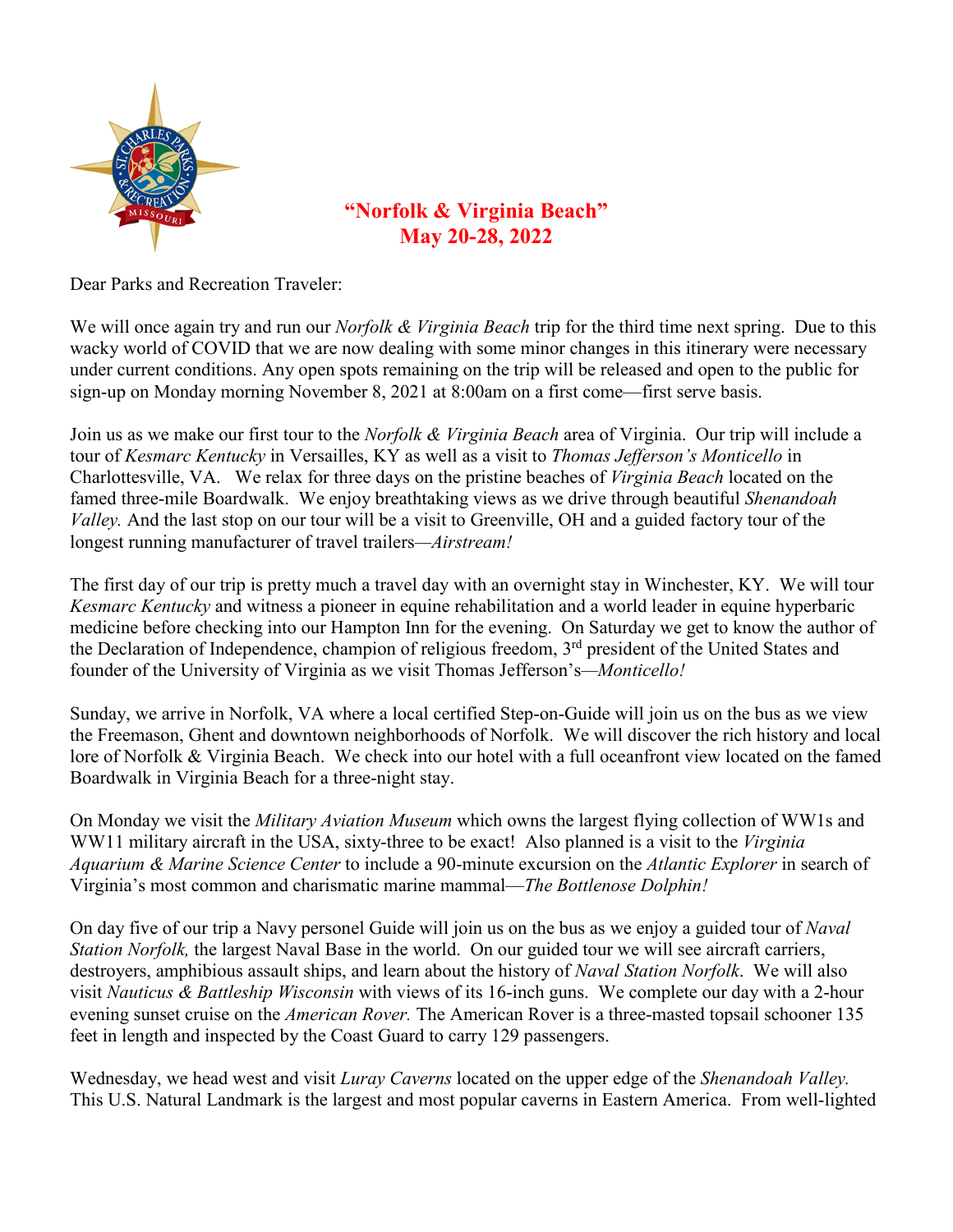paved walkways explore cathedral-sized rooms with ceilings 10 stories high, filled with towering stone columns and crystal-clear pools. And experience the haunting sounds of the world's only Stalacpipe Organ.

Thursday is pretty much a travel day with dinner at *The Chop House* in Dayton, OH and overnight for the next two nights at Holiday Inn Express & Suites in Greenville, OH.

Friday, we travel to Jackson Center, OH and enjoy a guided factory tour of the longest running manufacturer of travel trailers—*Airstream!* In the afternoon we visit *The Garst House Museum,* a historical museum with roots in the American experience. It houses over 300,000 artifacts on display in 35,000 square feet of exhibition space within six major and two minor venues.

Featured in the *Garst House Museum* are *The National Annie Oakley Center* and the foremost collection dedicated to the life of Annie Oakley. Other major exhibits include *The Treaty of Greenville* and *"Mad" Anthony Wayne,* military collection, period American furnishings, county history and agricultural artifacts.

The tour also includes 7 dinners, 1 Lunch, Sunset Cruise, attractions, admissions, lodging, all gratuities, escort & deluxe motor coach transportation. As always, this itinerary is subject to change without advance notice.

Our coach will have full time Wi-Fi during the duration of our trip.

**Participants** should be aware that this trip will include moderate to heavy walking. Travelers will be negotiating steps/stairs on & off and up & down at various sites and motor coach during portions of the trip.

**Participants** will be restricted to one piece of checked luggage and one carryon bag to be carried inside the motorcoach. One piece of checked luggage and one carryon bag will be allowed on the motor coach. Luggage tags & final itinerary will be provided to you closer to the actual departure date of the trip.

**Participants** who register must also complete a consent waiver form which will detail emergency contacts and any current and pertinent medical or medicinal information. This form will be sent at a later date.

It will be the responsibility of the traveler to be punctual when the itinerary states a departure or group meeting time. In order to meet our itinerary commitments and to be fair to our fellow travelers, we will not hold the bus because someone is late. It will be the responsibility of the traveler to rejoin the group.

### **Fee Schedule:**

The cost of this wonderful trip will be **\$1985** per person (double occupancy). The single traveler cost will be **\$2620** (Includes a single traveler supplement of **\$635** per single traveler). The Triple traveler cost will be **\$1775** per person (triple occupancy). This price is all inclusive and includes all gratuities. We are asking you to pay in increments due to the cost of this trip. You can make payments as often as you like, but we will need a minimum amount paid as follows:

### **Payment Schedule:**

**Immediately: \$50** per person deposit (non-refundable). All refunds will be subject to a \$50 refund fee. **Friday, January 7, 2022:** a minimum of an additional **\$600** must be paid.